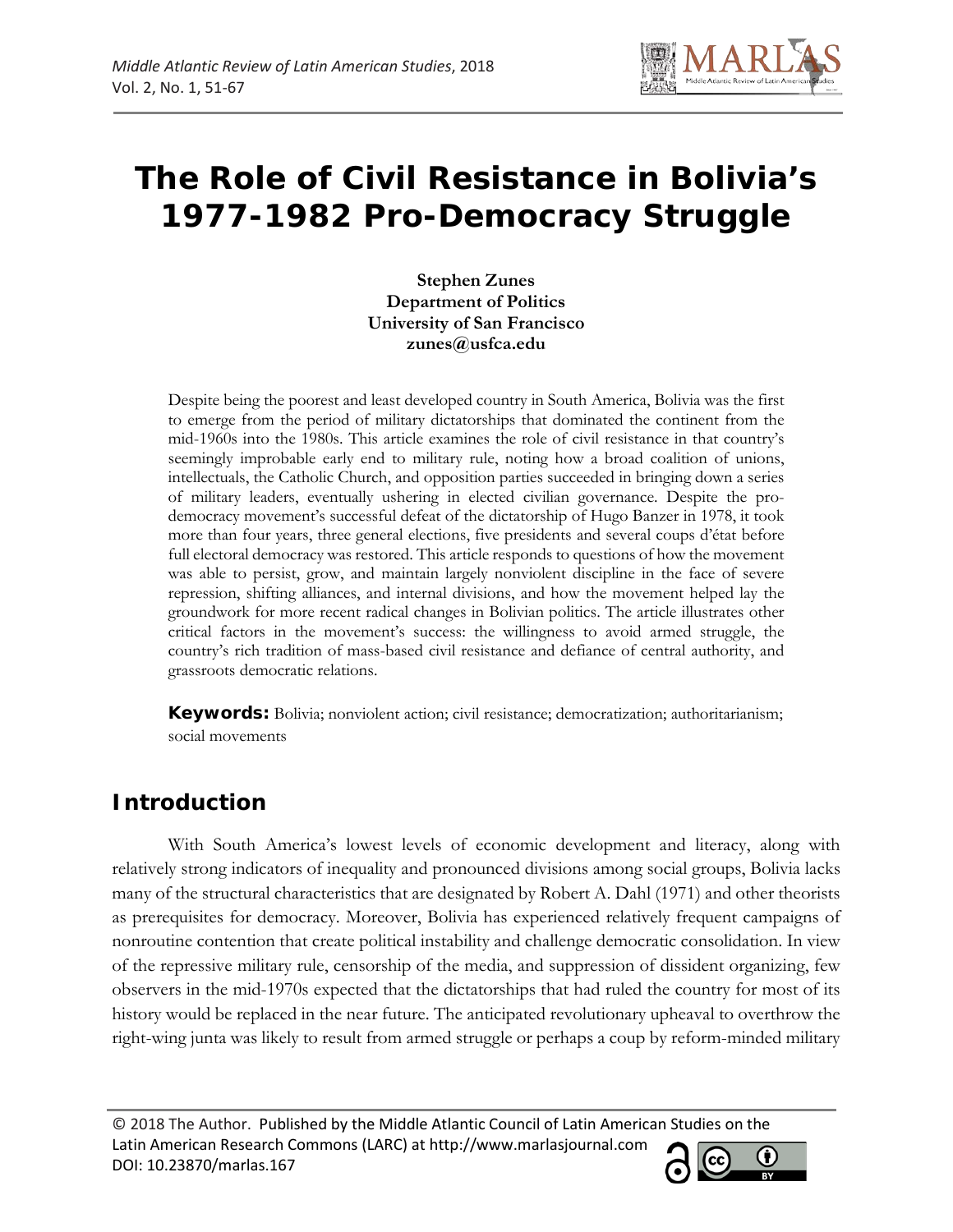officers. However, building upon Bolivia's rich tradition of mass-based civil resistance<sup>[1](#page-1-0)</sup> and grassroots democratic relations, popular forces were indeed able to end the series of military regimes and establish civilian governance.

This article provides an account of the 1977-1982 period of democratic transition, with emphasis on the role of unarmed civil resistance, followed by analysis of the factors that enabled Bolivians to succeed by largely nonviolent means against their heavily militarized State. The central thesis is that, thanks in part to the country's history of civil resistance and democratic relations, Bolivians were able to force the junta to relinquish power through their willingness to avoid armed struggle and mobilize a broad cross-section of the population to make the country effectively ungovernable by military leaders.

Most military regimes in Latin America gave way to civilian rule between the late 1970s and 1980s. The first of these democratic transitions occurred in Bolivia, though it was not easy or even. Civil resistance in the late 1970s forced dictator Hugo Banzer to restore democratic institutions and step down in 1978. However, elections in 1978, 1979, and 1980 were inconclusive and plagued by fraud on the part of the military, which generated a number of coups, countercoups, and military caretaker governments. In 1980, General Luis García Meza assumed power through a coup and oversaw a period of widespread arbitrary arrests, torture, and disappearances. In 1981, as corruption and international isolation intensified, the military pressured García Meza to resign. Over the next fourteen months, three separate military governments attempted to deal with Bolivia's increasing economic problems and public discontent. In September 1982, a general strike and other protests finally forced the military out. The Congress assumed power and selected as president Hernán Siles Zuazo, who had previously served from 1956 to 1960. Although riddled by poverty, economic inequality, political violence, and sharp divisions over economic policy, Bolivia has remained relatively democratic since 1982, eventually electing the popular union leader Evo Morales in 2006, the first president from that country's indigenous majority, and ushering in a period of dramatic social and economic reform.

# **The Uprising Against Banzer**

 $\overline{\phantom{a}}$ 

A public action led by four women beginning at very end of 1977 launched Bolivia's rocky four-and-a-half-year transition to democracy. Since 1971, Bolivia had been under the grip of a rightwing authoritarian regime led by Hugo Banzer, originally installed in a U.S.-backed coup. His dictatorship survived as long as it did because of relatively good economic times made possible by high prices for tin and products of other nationalized industries and by generous loans from the International Monetary Fund (IMF). Most of the economic benefits, however, went to Banzer's home

<span id="page-1-0"></span><sup>1</sup> Bolivia has a long history of civil resistance going back as far as 1725, when Túpac Katari led thousands of Indians in a blockade of La Paz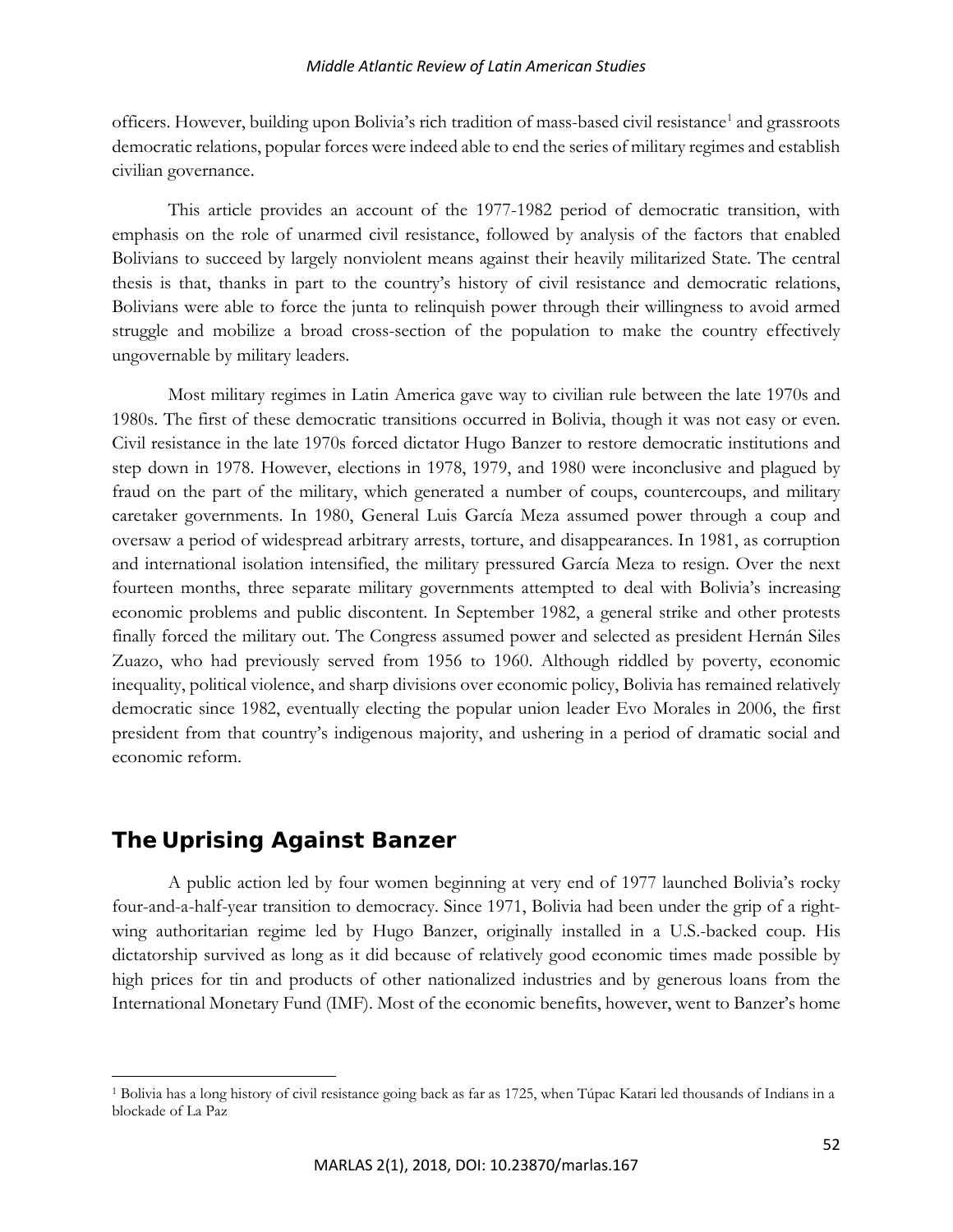region of Santa Cruz, where he gave away vast expanses of government land to political allies allegedly for "development" (Crabtree and Chaplin [2](#page-2-0)013, 95–96).<sup>2</sup>

In response to growing protests in 1974, Banzer suspended political parties and unions and imposed a compulsory civil service law that allowed assignment of any Bolivian to any job (Conaghan and Malloy 1994, 66). Miners went on strike in 1976 demanding the restoration of their union rights and were met by severe repression, with most of their leaders exiled or imprisoned. This increased repression sparked a wave of resistance across the country that included the formation of a popular Human Rights Assembly. A genuine movement that would serve as a laboratory for cultural change had begun to form by 1977. For the first time in years, mass demonstrations took place, particularly in the Altiplano region of western Bolivia. In response, Banzer proposed national elections in which the junta would restrict the political debate primarily to mainstream conservative elements, a plan that even some center-left parties—which had been completely frozen out of political participation—were apparently willing to accept despite strict limits to their actual power. Bolivia's workers and miners did not accept such conditions, however, with the miners particularly vehement in their agitation. In response, hundreds of miners were fired from their jobs, and many others were arrested (Dunkerley 1984, 236-238).

The original four women hunger strikers began their protest in December 1977 outside the archbishop's residence in La Paz to bring attention to their husbands' dismissals and imprisonment. Their demands were for the release of political prisoners, complete amnesty for political exiles, reinstatement of workers fired for union or political activities, restoration of independent unions with democratically-elected leaders, and removal of the armed forces from the mines. They were initially joined by fourteen of their children, but within two days, a small group of Jesuits volunteered to replace the children and a pregnant woman. Early reaction to the protest from the Human Rights Assembly and some other pro-democracy activists was negative, concerned about the timing of the action in the midst of the Christmas holidays and the misdirecting of demands to incorrect government ministries. Popular reaction in support of the women, however, soon led key members of the Human Rights Assembly and others to join. Within a week, the number of hunger strikers had grown to nearly 1,400 and included a former president and other prominent figures (Boots 1991, 51– 55).

By the second week of January 1978, threats of violent government action against the hunger strikers—who had found sanctuary in churches and university buildings—was growing. Appeals went out to Christian groups in North America and Europe to rush official representatives to Bolivia as observers in order to publicize the situation internationally and possibly to facilitate negotiations with

<span id="page-2-0"></span><sup>&</sup>lt;sup>2</sup> The political repercussions from this period continue to this day. The rightist landowners who benefited from the land giveaway now form the backbone of the separatist movement challenging the democratic socialist government of Evo Morales. Meanwhile, the land grabs by Banzer allies forced many thousands of indigenous peoples to choose between working essentially as serfs on these new haciendas or fleeing to the Chapare region where they took to growing coca as the only economically-viable option left, leading that region to become a center of the cocaine trade. For others among these once apolitical Indians, this became the spark that led to the formation of a unified indigenous movement with Indians of the highlands that eventually resulted in—for the first time since the Spanish conquest—the election of an indigenous president and a new constitution granting Indians an unprecedented degrees of autonomy.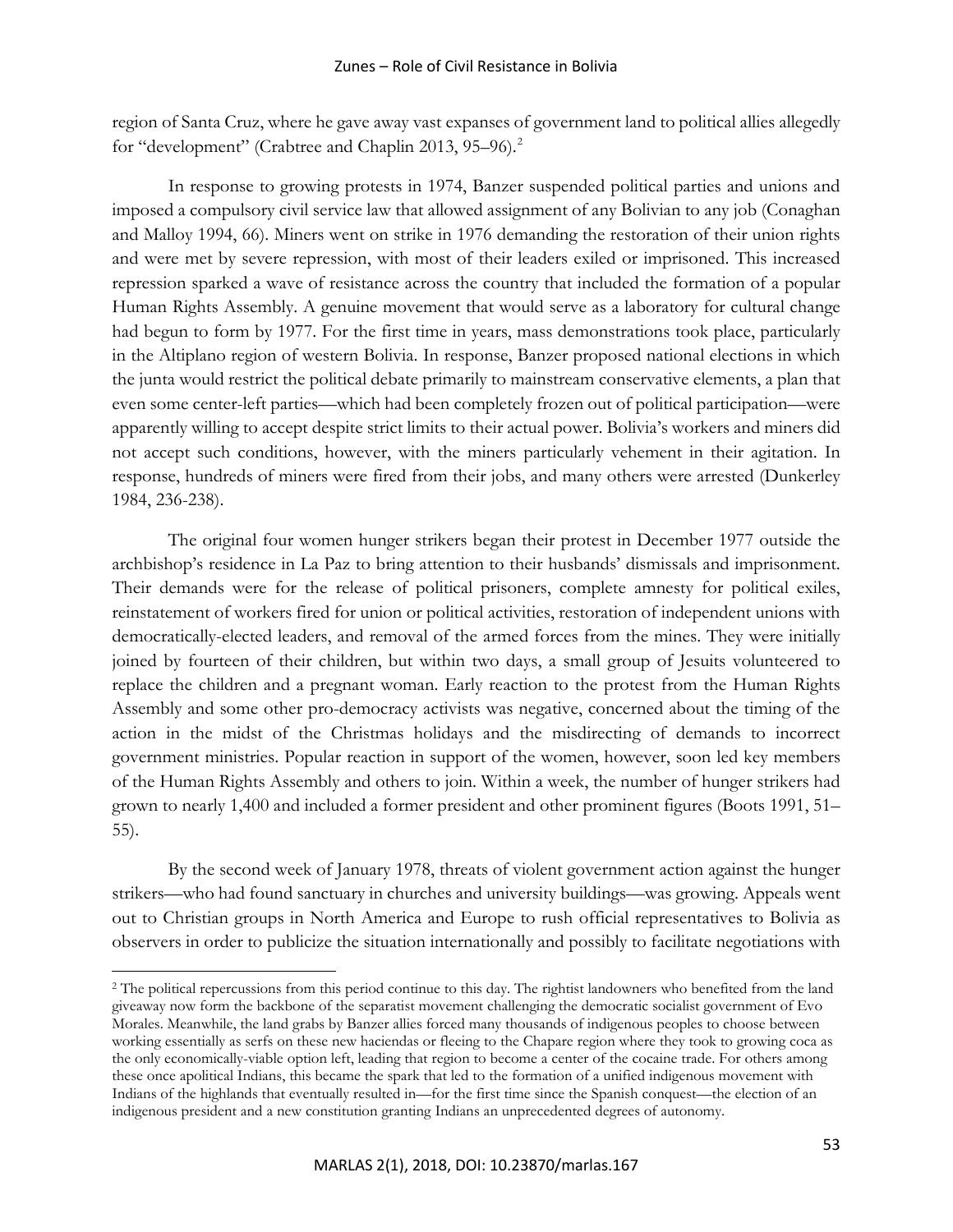the regime. Government security forces raided the strikers' sanctuaries and began mass arrests, but human rights groups and the newly-arrived international observers contacted foreign governments, church leaders, and human rights organizations that began filing formal protests to the regime. In Bolivia, Catholic Archbishop Jorge Manrique put forceful pressure on the government by issuing an ultimatum that either the strike be settled within twenty-four hours or the archdiocese would be placed under one of the most comprehensive interdicts the world had seen since the Middle Ages, whereby no religious services outside of those involving the gravely ill or dying would take place for a threeday period. Furthermore, the archbishop threatened to excommunicate anyone raiding church sanctuaries to arrest hunger strikers. The following day, January 18, Banzer declared a general amnesty for all political prisoners and exiles, which totaled some 19,000 people after his nearly seven years in power. He also agreed to reinstate miners who had been fired from their jobs for union or political activities, with full seniority (Boots 1991, 59–60).

Within weeks, democratically-elected officials assumed the leadership of unions, exiles started returning, progressive sectors of the Catholic Church began more boldly speaking out, and political parties reorganized. With the resulting strengthening of the right to organize politically, the Bolivian Workers Confederation (COB)—the federation of Bolivian trade unions—escalated its campaign in support of peasants challenging the military-*campesino* pact that the Banzer regime had put together earlier, in which the junta could effectively control leadership of the peasant union. A new union the Unified Syndical Confederation of Rural Workers of Bolivia (CSUTCB)—formed as an alternative union from which new leaders emerged, along with a political movement known as *katarismo*. In a manner similar to the growing Black Consciousness movement in South Africa, it recognized that effective political mobilization would be difficult until the Indian majority was freed from internalized colonialism. [3](#page-3-0) During this period, nearly two-thirds of Bolivia's population was still rural, so the mobilization of the indigenous *campesinos*—particularly manifested in mass demonstrations in the Altiplano—was of even greater significance in many respects than demonstrations by miners, workers, and students.

A longstanding tradition of popular mobilization by the mostly-indigenous *campesinos* dated from colonial times. Civil resistance played an important role in resisting efforts by Liberal governments to allow the takeover of communal lands in the nineteenth and early twentieth centuries and in challenging the contradictions within Bolivian liberalism that expanded legal rights for mestizos while at the same time limiting those of indigenous peoples. Peasants had also played an important role in laying the groundwork for and consolidating the gains of the 1952 revolution (Gotkowitz 2008). A combination of cooptation and repression had limited such popular mobilization in subsequent years, however, until the newly-reestablished individual liberties and political space to organize made possible by the hunger strike prepared the conditions for massive civil insurrection, forcing Banzer to announce that he would step down following elections that July.

<span id="page-3-0"></span><sup>3</sup> Some more radical tendencies such as MITKA advocated an Indian separatism and were not willing to integrate into the system. By contrast, the MRTK was more moderate, more democratic, and ended up being far more influential as it successfully allied peasants with unions.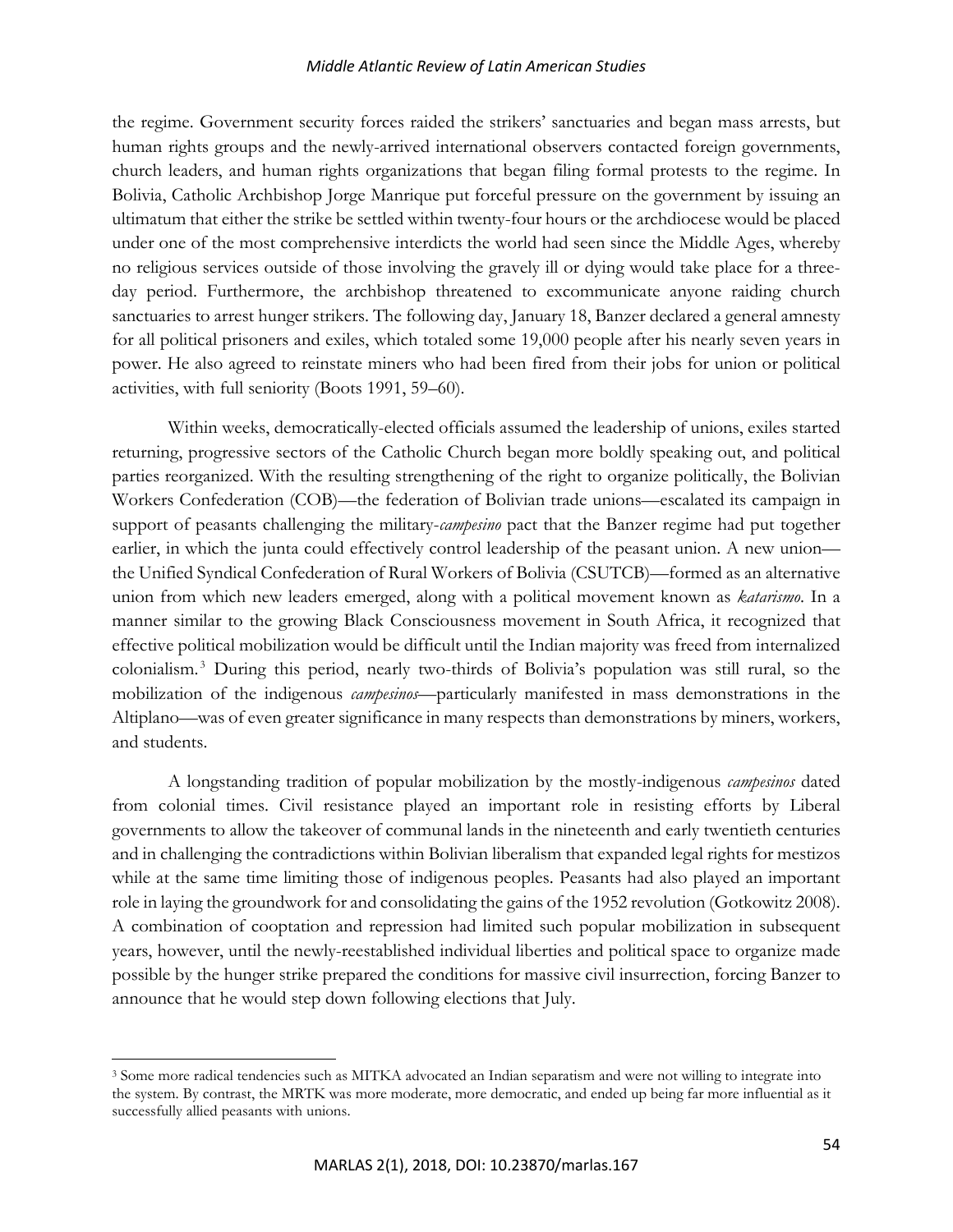#### Zunes – Role of Civil Resistance in Bolivia

The 1978 elections were apparently won by the left, but widespread fraud resulted in the official provisional vote tally giving a slight edge to the armed forces' preferred candidate, Colonel Juan Pereda. Before the extent of the fraud could be verified, however, armed forces loyal to Pereda forcibly seized government offices in La Paz, where he was declared president. Popular nonviolent resistance to the election rigging and Pereda's usurpation of the presidency quickly grew and included a 48-hour strike by mineworkers. Pereda cracked down hard on such opposition, jailing more than 100 top oppositionists and ordering severe repression against public demonstrations, including the murder of twenty protestors in Coripata, a township in Yungas. While failing to force Pereda to step down, the continued civil protests forced the regime to end Banzer-era decrees restricting civil liberties and to liberalize press freedoms. Still demanding free elections, the leading left-wing coalition, the Popular Democratic Union (UDP), announced a massive mobilization for November 24. Concerned with such rising militancy, reformist officers led by General David Padilla overthrew Pereda just prior to the planned protests and announced a return to democracy and free elections to be held on July 1 of the following year. Still concerned about the potential of popular nonviolent resistance, Padilla resisted pressure from the IMF to cover repayments of the massive debts accumulated by the Banzer dictatorship by devaluing the currency or removing price subsidies, thereby postponing austerity measures and any negative public reaction to future democratic governments.

The elections of July 1979 ended in a virtual tie between two former colleagues from the National Revolutionary Movement (MNR), which held power during the dozen years after the 1952 revolution: Hernán Siles Zuazo of the leftist UDP and Víctor Paz Estenssoro, still under the banner of the MNR. Congress broke the stalemate the following month by electing centrist Senate leader Wálter Guevara, another former MNR leader, as interim president.

# **The Natusch Busch Coup**

The return to civilian rule was short-lived, however, as General Alberto Natusch Busch seized power in a coup on November 1. That night, thousands of Bolivians took to the streets in protest and erected barricades to protect working class neighborhoods in La Paz, challenging tanks with nothing more than cobblestones. A general strike—the first in nearly a decade—was declared as hundreds of thousands of Bolivians began marching on La Paz. Meanwhile, mostly youthful demonstrators rallied outside the parliament building to protect it from an anticipated military assault. When the legislature condemned the coup and pledged to not cooperate with the de facto regime, Natusch Busch declared the Congress illegal. He tried to placate the growing uprising by offering reforms and pay raises, but the protesters demanded nothing less than the restoration of democracy.

Unable to mollify the opposition, his troops went on the offensive, blowing up most of the headquarters of the COB, the country's chief trade union federation, machine gunning working class neighborhoods, where the resistance was centered, from a helicopter rented from a U.S. company, and moving armored vehicles to challenge the "moral barricades" of the pro-democracy demonstrators. Over 300 activists were killed during the regime's first two weeks, more than during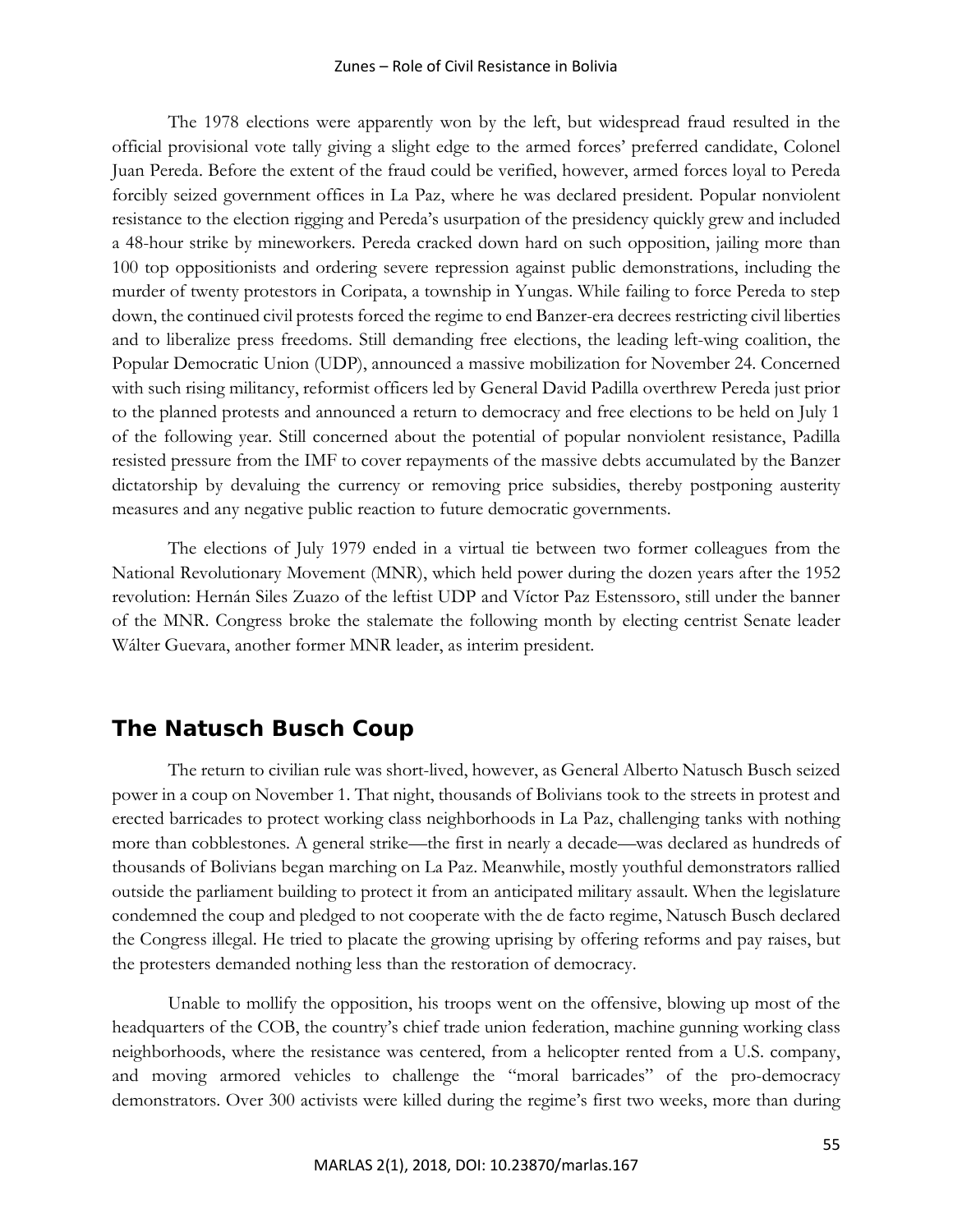the entire seven years of the Banzer dictatorship. Still feeling pressure, Natusch Busch then proposed the establishment of a tripartite regime consisting of himself and representatives from Congress and from the COB. While some of the leading political parties appeared willing to consider such a compromise, the COB rejected any concessions. Passive noncooperation by the police increased and, despite generous bonuses key elements of the armed forces became less and less reliable. Despite the repression, by the end of the regime's second week in power, more than 600,000 people had descended on La Paz, a larger number than the entire population of the capital at that time.

At the beginning of the third week of the coup, COB leaders marched into the presidential palace to confront Natusch Busch in his office, initially demanding that he reveal his political program. With the country shut down by a general strike and his own palace besieged by pro-democracy activists, Natusch Busch acknowledged who actually wielded the most political power at that point by responding, "Yours!" Labor leaders, however, rejected the adoption of their program under military rule and instead insisted on Natusch Busch's resignation and the return to democracy. He stepped down after only sixteen days in office.

The restored Congress then elected the president of Chamber of Deputies, Lidia Gueiler, as president, making her only the second female head of state in Latin America following Argentina's Isabel Perón. Though from a left-of-center party, Gueiler's attempts at instilling deflationary policies resulted in mass protests that included her former left-wing allies from the National Leftist Revolutionary Party, led by the former MNR minister and mineworkers' leader Juan Lechín. Commerce in the country ground to a halt as peasants blockaded major roads across the country for a full week that November, the first major nationwide blockade since colonial times. The establishment of a new national *campesino* movement independent of any patronage from the military or political parties and with close links to the COB created a mobilizing force that constituted the largest and most radical rural campaign since the 1952 revolution. A successful one-day strike called by the COB that shut down the country on December 10 further revealed an underlying weakness of Gueiler's government. New elections were called for July 1980, in which the leftist UDP coalition received a solid plurality of the vote and was expected to be voted into power by the National Congress.

# **New Junta Heightens Repression**

Before they could take office however, another coup took place, bringing in the most repressive dictatorship of this period, led by General Luis García Meza. The coup, which apparently had been in the planning for a full eight months, was launched early in the morning of July 17 from the north-central city of Trinidad. In response, a group of around thirty people from the National Committee for the Defense of Democracy (CONADE)—composed of various popular organizations and left-leaning political parties formed earlier that year—came together in an emergency meeting at the COB headquarters in La Paz at mid-morning, where they announced a general strike and a blockade of all major roads in the country. Less than a half hour later, as they began to organize their detailed plan of action, García Meza brought in paramilitary units hiding in a fleet of recently-donated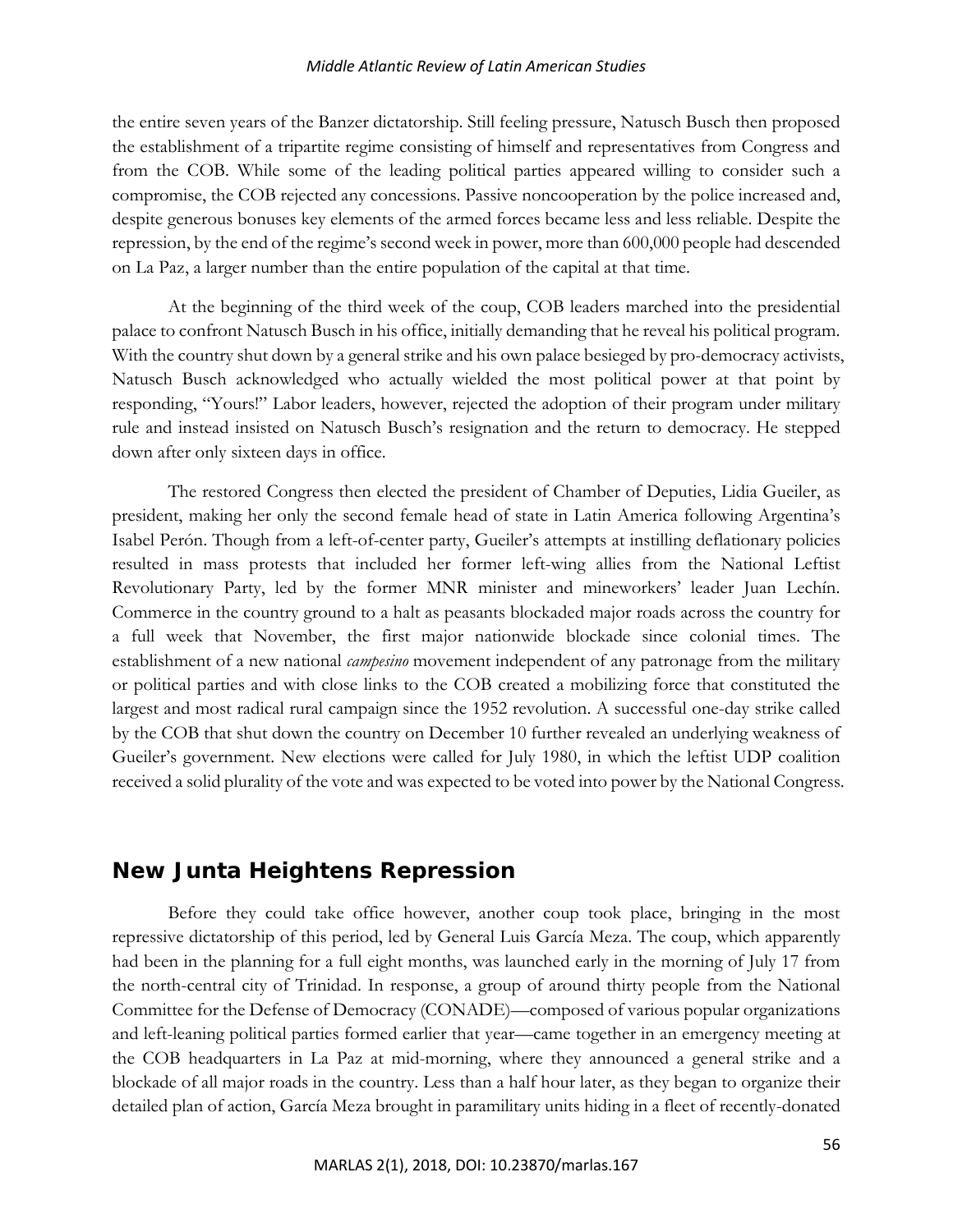ambulances stolen from the airport complex that launched an attack on the building, immediately killing mineworkers union leader Gualberto Vega along with leftist deputy Carlos Flores. The survivors peacefully surrendered to face imprisonment, but Socialist Party leader Marcelo Quiroga was singled out from the group for assassination.<sup>[4](#page-6-0)</sup> That García Meza chose to attack the meeting of these popular leaders before even initiating his assault on the presidential palace that afternoon indicates that he saw organized popular resistance rather than established political institutions as the greatest potential impediment to his seizure of power.

Similarly, even prior to the army taking to the streets mid-afternoon to suppress the growing protests, paramilitary squads were raiding the homes of other leaders of unions, political parties, and civil society organizations. These preemptive attacks demonstrate that García Meza was aware of the power of mass protests against military rule in the recent past and was more prepared than his predecessors to crush the opposition. Cobblestone barricades had been erected to seal off popular neighborhoods from tanks, but the new dictator quickly seized urban areas and moved his forces across the country to break any attempt to blockade roads, bridges, or railroad tracks, rounding up hundreds of peasants and workers even for being in the proximity to such potential disruptions.

Five days after the coup, Lechín—who had visibly been subjected to physical and psychological abuse—was forced to go on national television to exhort the population "to abandon blockades and civil resistance." Though most of the popular resistance had been crushed within the first week, not until the beginning of August were the mines in the south recovered due to roadblocks that were particularly resilient around Potosí. In the mining camp at Santa Ana, the army was forced to withdraw on two occasions. Once breaking through, they found themselves confronted by hundreds of women and children guarding the union building in which the miners' radio station, which had played a key role in organizing the ongoing resistance throughout the mining belt, was based. This and other resistance led to widespread demoralization among troops and even some acts of mutiny, as in an incident near La Paz where three truckloads of conscripts deserted after killing their officers. Near Huanuni in the south and Corocoro in the north, officers ended up shooting their own troops for refusing to fire into crowds of protestors.

Faced with a lack of fresh supplies and depletion in their ranks due to increased repression, including the kidnapping and murder of leading activists, the initial resistance to the coup collapsed by August 4. The scattered acts of armed resistance fared even worse, particularly in the isolated camps of Caracoles and Viloco, where hundreds of men, women, and children were massacred in the army's final assault.

García Meza's ruthlessness was characterized by the use of paramilitary groups led by Argentine and Chilean officers and other forms of collaboration with Bolivia's dictatorial neighbors as part of Operation Condor, a U.S.-backed effort to establish a network of National Security States

<span id="page-6-0"></span><sup>4</sup> Quiroga, who came from a prominent Bolivian family, had opted to spend his life working for social justice. A popular novelist, intellectual and dynamic speaker, he had served as minister of mines in an earlier government and had overseen the nationalization of Gulf Oil. His assassination was apparently triggered by the belief that he would be a particularly influential leader in a sustained nonviolent resistance struggle.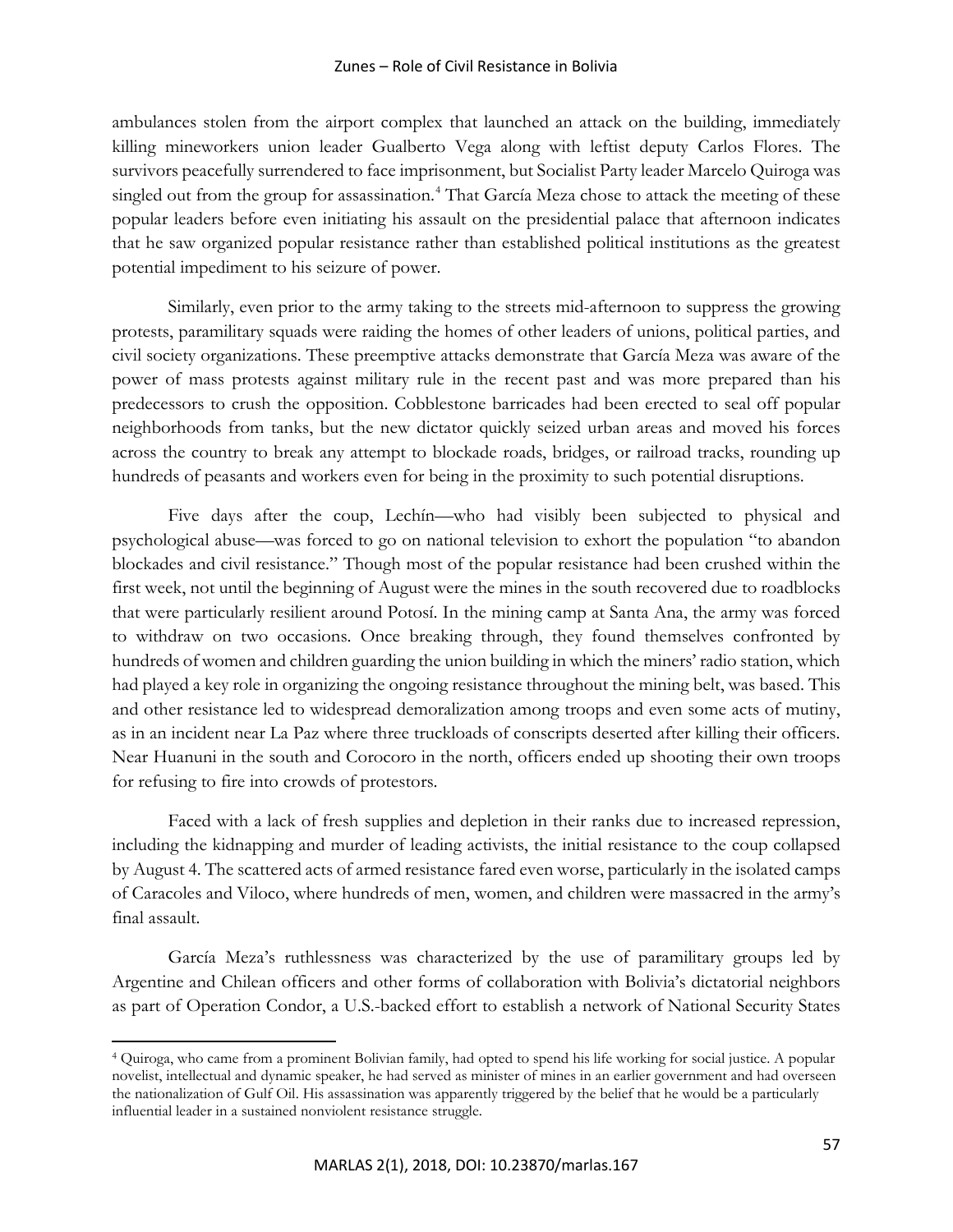to suppress popular leftist movements (McSherry 2005). This enabled the regime to maintain its relative autonomy from Bolivia's traditional military establishment which, while certainly repressive, had rarely stooped to the level of brutality of other regimes in the Southern Cone.

Though the larger, more confrontational resistance had subsided, slowdowns in mines and factories continued, as did occasional acts of small-scale sabotage. Unlike the previous Natusch Busch dictatorship, García Meza appeared for a time to be firmly in control. However, his severe repression against a largely nonviolent resistance movement led to mass resignations of Bolivian ambassadors, including those to the United States, Great Britain, France, Belgium, and several Latin American countries. In Washington, the Carter administration, which had demonstrated a somewhat more supportive, if inconsistent, policy toward human rights than its predecessors, cut off all foreign aid to the regime. Hopes by the junta that the inauguration of Ronald Reagan as U.S. president in January 1981 would result in renewed support were quashed as a result of the new administration's concern about the failure of the regime, which was worried about popular reaction, to more fully adopt a neoliberal model, as well as its ties to drug traffickers, which—despite providing a short-term boost for the regime—ended up hastening its demise. (Dunkerley 1984)

Recognizing that the struggle against García Meza could take some time, activists pulled back from more direct confrontation to focus on further education to empower ordinary Bolivians. For example, theater groups toured the country presenting plays that stressed popular conscientization the perspective that real power came through popular organization and the people themselves, and that the fight to regain democratic freedoms would have to employ pacific means. On several occasions, García Meza, who recognized the threat to his rule from popular theater, ordered the venues raided. He was so stuck in his military mindset, that he was unable to perceive the actual nature of that threat and primarily had his troops tear through buildings in search of nonexistent weapons.<sup>[5](#page-7-0)</sup>

Extrajudicial killings and the widespread torture of dissidents, including the son of a prominent general, upset many of the more traditional military leaders who believed the repression had gone too far. The erosion of the security Bolivians had traditionally sought through family ties, despite serious ideological differences within many extended families, led to widespread revulsion at García Meza's repression. Though his foreign backers may have believed such extraordinary measures were necessary, given the strength of popular resistance, the severity of the repression against nonviolent dissidents contributed significantly to the regime's downfall (see Kurtz and Smithey 2018). Jesuit priests and others directly confronted soldiers and even lower-ranking officers demanding that they refrain from shooting unarmed civilians. While certain paramilitary units continued to engage in atrocities, increasing numbers of soldiers began refusing orders to suppress demonstrations, openly disobeying orders to advance on demonstrators. Numerous peasants convinced their conscripted sons not to report to their barracks. In what became known as "defensive resistance," urban neighborhoods and other communities were increasingly successful at blocking tanks and troop transporters with cobblestones and sometimes their own bodies. Despite strict government censorship of the media,

<span id="page-7-0"></span><sup>5</sup> Interview with Jorge Sanjinés, La Paz, Bolivia, 2009.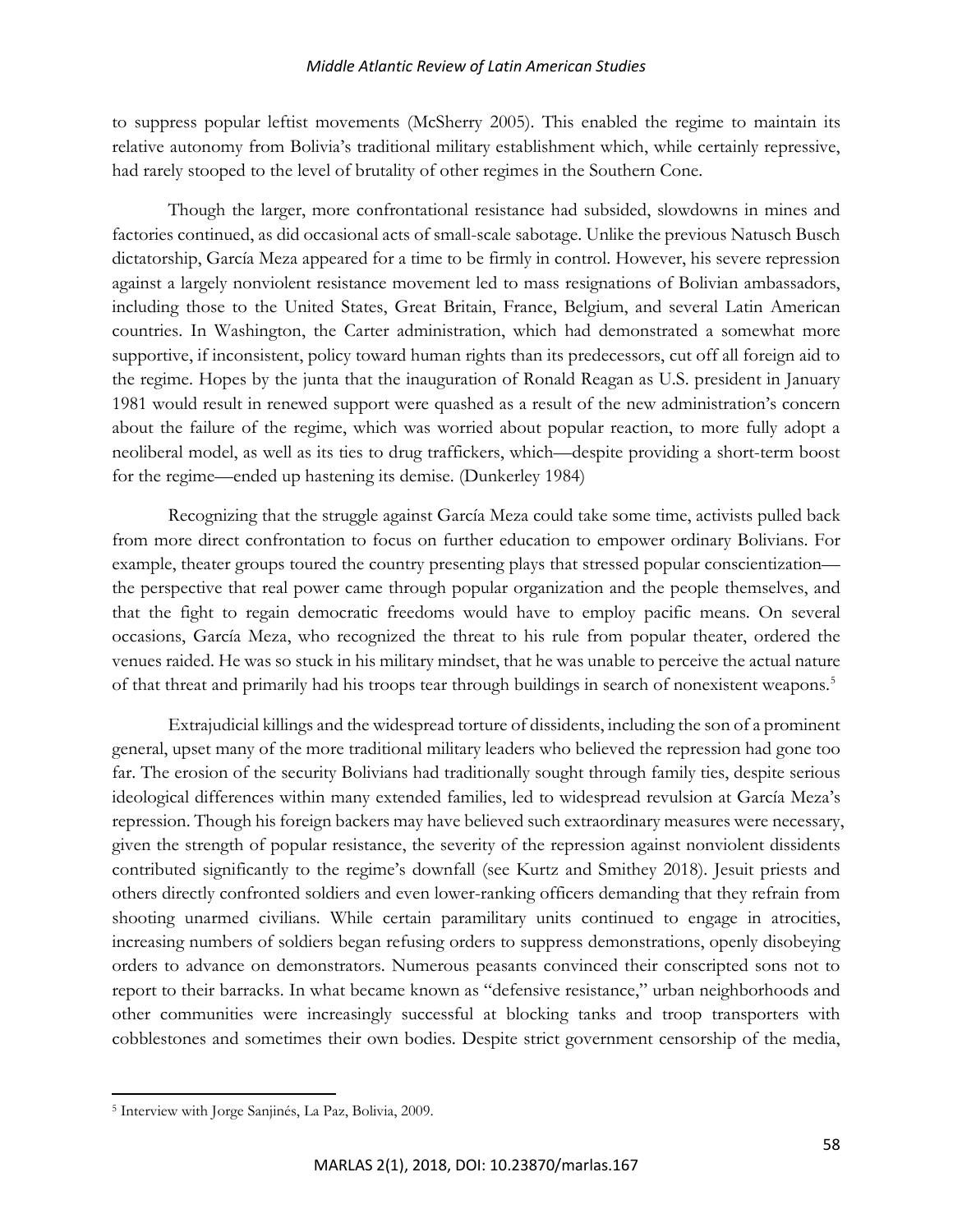details of the repression would become known through lists of those killed, wounded, and disappeared posted on urban walls.

While most opposition parties were either co-opted or suppressed, the well-organized base of the unions and popular organizations proved to be surprisingly resilient. Alternative media outlets provided information regarding those imprisoned and disappeared to Amnesty International and various UN agencies in order to mobilize international pressure. There were major strikes and other protests in February and March of 1982. While government workers were more tightly controlled, an increase in militancy by workers in the private sector resulted in temporary takeovers of factories and other workplaces. In July, there were 24-hour general strikes in Santa Cruz and Huanuni that demanded the reinstatement of union rights. Taking advantage of growing divisions within the military, an indefinite nationwide general strike was launched on August 4, shutting down the main mines and larger factories. When Banzer gave peasants and miners seventy-two hours to end their blockade of La Paz, protest leaders declared their own state of siege against the military. Finally, under pressure from rivals in the armed forces concerned about the growing unrest and its revolutionary potential, García Meza resigned and relinquished power to the triumvirate of General Waldo Bernal Pereira, General Celso Torrelio, and Óscar Jaime Pammo.

In an interview with a Chilean magazine soon after coming to power García Meza had insisted that he would "stay in power for twenty years," declaring that "my government has no fixed limits and in this sense I am like General Pinochet" (Dunkerley 1984). However, due to the tenacity of the nonviolent resistance struggles, his regime lasted barely one year.

# **The Final Months of Military Rule**

Constitutionalists within the military were dissatisfied with the new command that had replaced García Meza and demanded that the old guard make way for new leadership, leading to a tense face-off between the two factions. Meanwhile, the general strike spread to the point where fuel supplies to the capital were cut off, and markets and shops in La Paz were emptied and shuttered. Church leaders sought to negotiate an end to the standoff between the military groups, but the junta of Bernal, Torrelio, and Pammo held on to power. Neither the United States nor the IMF was willing to accept the new regime, however, particularly as García Meza remained ensconced in the presidential palace. Miners continued their strike for another five days. Desperate economic conditions led to the collapse of the strikes, but agitation by miners, workers, peasants, and other pro-democracy activists continued. A new strike centered at the mines at Huanani on November 12 lasted six days before the regime's forces occupied the camp. This led to solidarity work stoppages in other mines across the country, and a group of women in La Paz launched a hunger strike, raising fears within the junta of a repeat of the popular reaction that led to Banzer's overthrow three years earlier. By December 17, the miners at Huanani had resumed their work stoppage, and the number of hunger strikers in the capital reached 1,000. On the  $19<sup>th</sup>$ , Torrelio agreed to recognize independent unions within the next few months and legalize the COB within a year. Resistance from hardliners in the military put in question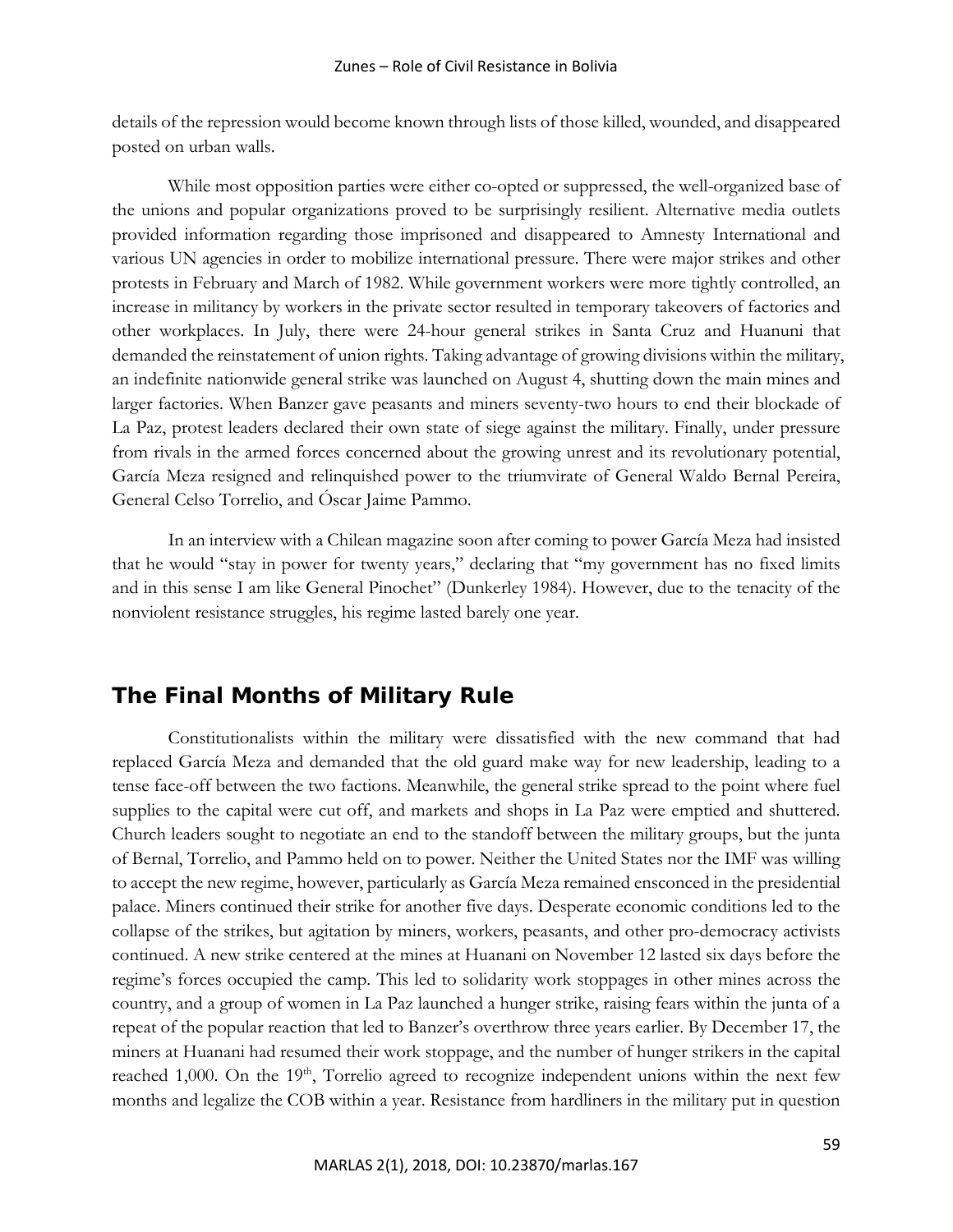the implementation of these promises, however, and in the context of the rapidly deteriorating economic situation, the COB called a 48-hour general strike in March with near-total participation, though government repression continued, and six activists were shot dead in Cochabamba at the end of that month. On May Day, over 40,000 workers took to the streets without government interference, and major protests by students soon thereafter led to the restoration of autonomy at the country's universities. Despite opposition from hardliners, amnesty was granted for exiled political and union leaders, who began returning to the country late that spring.

Transit strikes and wildcat labor actions occurred over the next three months. Students engaged in daily blockades of La Paz thoroughfares, and other protests broke out during the first week of September, most of which were nonviolent but also included some rioting and attacks on military and government facilities. A protest organized by the Revolutionary Left Movement brought tens of thousands of protestors on the capital on September 7. On September 17, a COB-organized march brought more than 100,000 people to the streets for six hours and essentially drove the paramilitaries into hiding.

Protests continued until October 5, 1982, when the armed forces finally stepped down, yielding power to elected civilian leadership, and Hernán Siles Zuazo and his leftist UDP were able to assume the offices denied to them in the elections of August 1980.

# **Bolivia Under Liberal Democracy**

After nearly five years of struggle, military rule had finally ended, and civilian rule returned to Bolivia for the long term. Subsequent elections were held in Bolivia in 1985, 1989, 1993, 1997, 2002, 2005, 2009, and 2014. Bolivian politics have not been smooth, even with the return of democracy. Large-scale nonviolent resistance movements continued, particularly in support of indigenous rights and in opposition to neoliberal economic policies and government overreach.

A major popular resistance struggle broke out in Cochabamba in 2000 in reaction to the government's decision, under IMF pressure, to turn the State-owned water works over to a U.S. corporation that more than doubled the price of water for poor families. The city was shut down for four days in January 2000 from a general strike, and protests continued over the next several months led by a grassroots movement known as *La Coordinadora*. In response, the government declared a state of siege, which included generalized police violence against demonstrators and the arrest of the movement's leaders. As protests spread throughout country, however, the government was forced to reverse its privatization and turn ownership of the utility over to La Coordinadora.

Massive protests in 2002 against President Gonzalo Sánchez de Lozada's privatization and export policies regarding natural gas and other resources led to massive protests including blockage of highways. Army troops killed sixty-five protesters and bystanders and wounded hundreds of others, resulting in further protests that forced Sánchez de Lozada to resign and flee into exile in October 2003. His vice-president, Carlos Mesa, who had publicly withdrawn his support for Sánchez de Lozada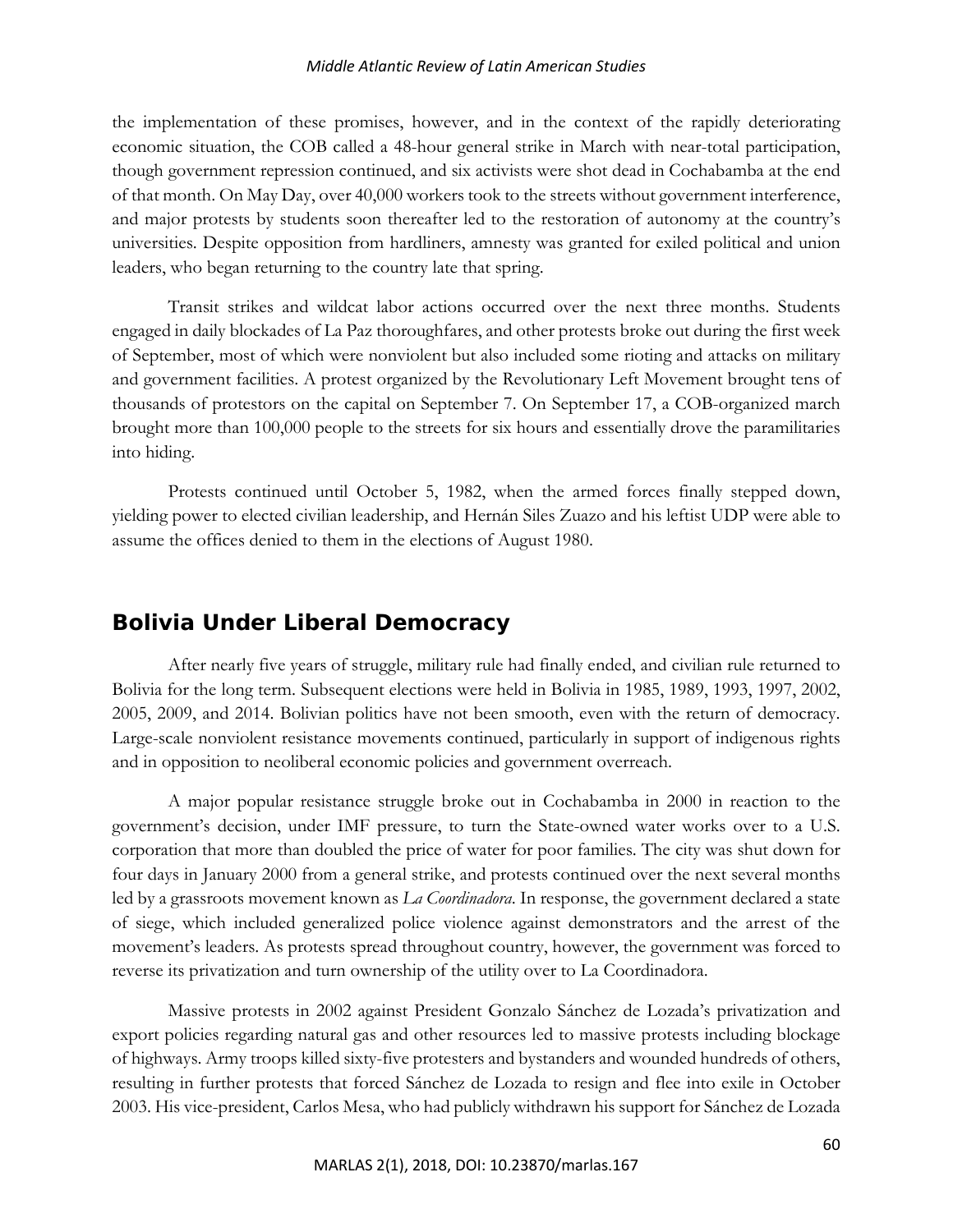because of the repression, then assumed office, but he too was forced to resign in June of 2005 as protests against the government's neoliberal policies continued. He was succeeded by Eduardo Rodríguez, the chief justice of the Supreme Court, who immediately called for new elections.

The growth in massive nonviolent movements in Bolivia, particularly within the indigenous community, contributed directly to the election that December of Evo Morales under the banner of the Movement for Socialism–Political Instrument for the Sovereignty of the Peoples (*Movimiento al Socialismo–Instrumento Político por la Soberanía de los Pueblos*, or MAS). A union leader who had played a major role in popular struggles, Morales not only became the first indigenous president of this majority-Indian nation, but also the first president who emerged from neither the military nor established political parties. In addition to facing largely violent confrontations by right-wing separatists in the Media Luna region in the eastern part of the country, Morales continues to be challenged also by almost weekly disruptive, nonviolent protests by those on his left pressuring him to live up to his socialist rhetoric. Unlike his leftist counterparts in Venezuela, he has kept the economy moving forward and avoided imposing major limits on political freedom despite provocations.

# **Bolivian Assumptions about Power and Change**

The use of largely nonviolent methods in the course of Bolivia's pro-democracy struggle was strategic and tactical rather than based on an ethical commitment to nonviolence. Civil resistance in Bolivia also has the reputation of being quite combative and confrontational in pushing for demands, and numerous campaigns during this period included rioting, sabotage, and other violent acts of resistance as well. Yet many of the actions followed a sequence similar to Gandhian campaigns in India and other nonviolent resistance movements: Start with negotiations. If they fail to make progress, launch strike actions while continuing to reach out to convert the opposition. If that fails, engage in direct confrontation, such as a blockade. If still no progress is made, gradually escalate by confronting targets more directly, such as all-day marching and chanting at public buildings, mines, or businesses to be seen and heard. If that fails as well, escalate further with sit-ins and occupations.

The nonviolent pro-democracy struggle of 1977-82 went through several phases of leadership. In late 1977 and 1978, after seven years of the Banzer dictatorship, the COB had to organize clandestinely, political parties had been suppressed, and civil society organizations were weak, so many of the pro-democracy initiatives were led by small groups, such as the mineworkers' wives. During the struggles in 1980, the movement was led primarily by CONADE, which included the pro-democratic political parties, the COB, Christian base communities, and other smaller groups. By 1982, the COB was playing a more central role in leading the struggle.

Throughout this period, the Bolivian military was divided on both ideological and institutional levels. Some proposed that it follow the model of other South American militaries in playing a direct role in governance, while others favored less political participation. A split also occurred between those who preferred a state capitalist model of economic development, as was taking place in Brazil,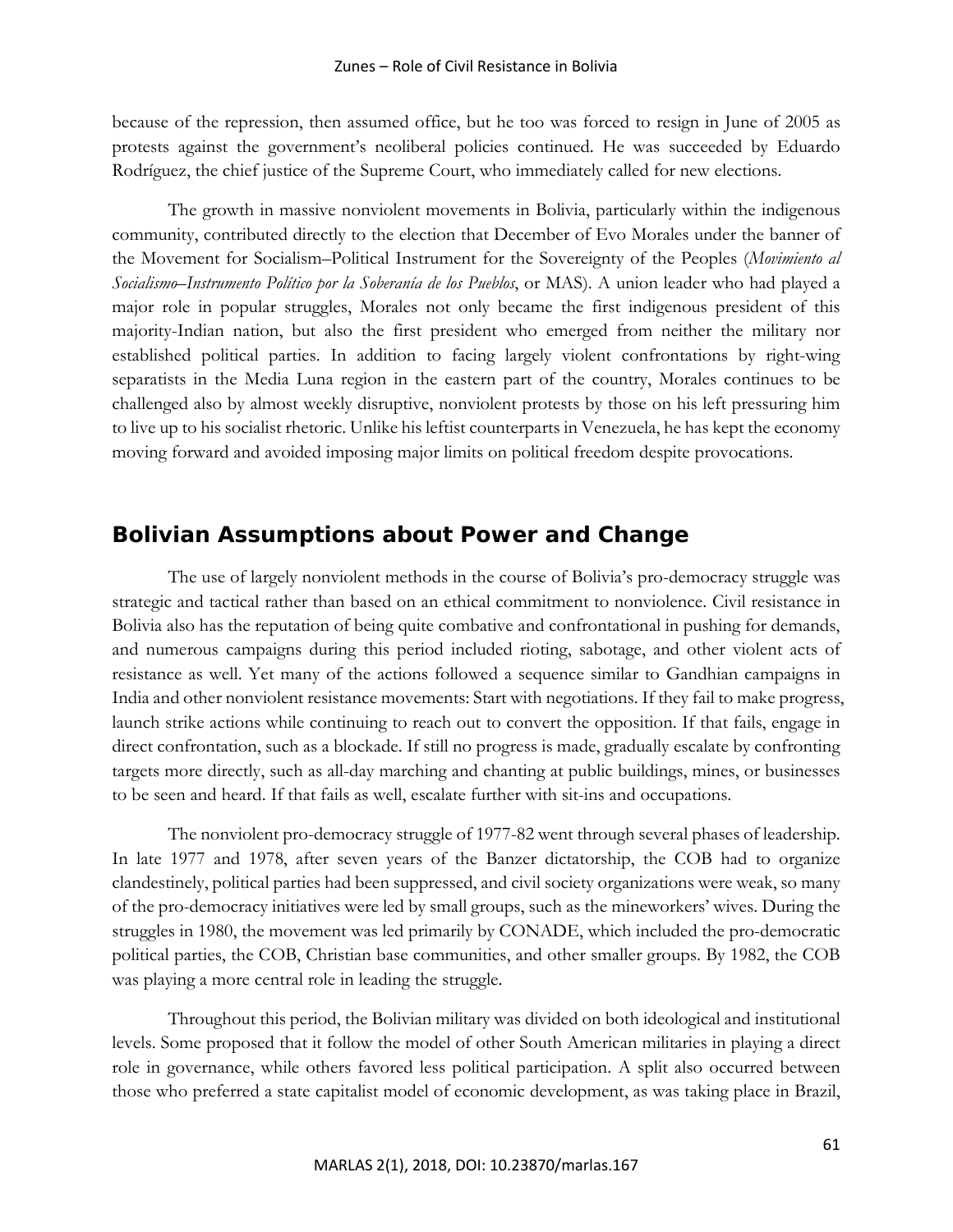and those who wanted to maintain at least some aspects of Bolivia's revolutionary nationalism. The largely nonviolent resistance was able to take advantage of these divisions, whereas an armed struggle probably would have forced these factions to unify.

The use of general strikes and other forms of nonviolent action played a major role in the downfall of dictatorial regimes in Latin America, including that of Carlos Ibáñez of Chile in 1931; Jorge Ubico of Guatemala in 1944; Maximiliano Hernández Martínez of El Salvador, also in 1944; Marcos Pérez Jiménez of Venezuela in 1958; and Jean-Claude Duvalier in 1986. Nonviolent action was a critical force in demanding the referendum that led to the ouster of Augusto Pinochet of Chile in 1988 and in restoring democracy to Argentina, Brazil, Uruguay, and Paraguay.

Yet a number of factors appear to have made popular nonviolent movements within Bolivia particularly influential and their specific circumstances unique. The broader Bolivian left, including elements that would be prone to splinter in many societies, has shown an impressive ability to remain unified in the course of popular struggles. In addition, women have taken a far more prominent role in Bolivian popular movements than in most of Latin America, from leadership in popular organizations to joining their male counterparts in facing down tanks in central plazas. The culture of the Bolivian people, a majority of whose language and spiritual beliefs are rooted in indigenous communities, gives rise to a unique quality of social struggle, including widespread belief in the goddess Pachamama, the Earth Mother.<sup>[6](#page-11-0)</sup> At root, a deep democratic conviction exists in Bolivian society, as does an impressive degree of participatory democracy within popular organizations. This was enhanced by the 1952 revolution, which resulted in universal suffrage, land reform, universal education, and a legislature in which ordinary people, not just elites, served.

It should be noted that the 1952 revolution that brought the MNR to power succeeded by force of arms. In many respects, though, this was more of a coup by pro-MNR elements of the military, supplemented by the distribution of arms to workers and other sympathetic elements of the civilian population, rather than a sustained armed revolution from below, and fighting lasted only three days (Klein 1971, 46). The ability of the MNR to consolidate power was a direct consequence of the mobilized peasantry, which had already been in revolt through large-scale protests and massive noncooperation for five years when the urban-based MNR seized power (Gotkowitz 2008), and is not inconsistent with the longstanding tendencies in Bolivian society for unarmed civil resistance rather than revolutionary armed struggle.

It is striking, whatever the motivations of the nonviolent protests and whoever was leading the struggle, that there has always been a widespread assumption in Bolivia that unions and social movements have more power than political parties and that union leaders are at least as powerful as holders of prominent governmental positions, and perhaps more powerful. It is they who can bring the country to a standstill, not those in government. Bolivians' everyday experience has taught them that power does not come from the top but from the willingness of people to acquiesce to those in formal positions of authority. In short, there is an awareness that no regime can stay in power if it has

<span id="page-11-0"></span><sup>6</sup> Often Pachamama is mixed, in both imagery and among believers, with the Virgin Mary.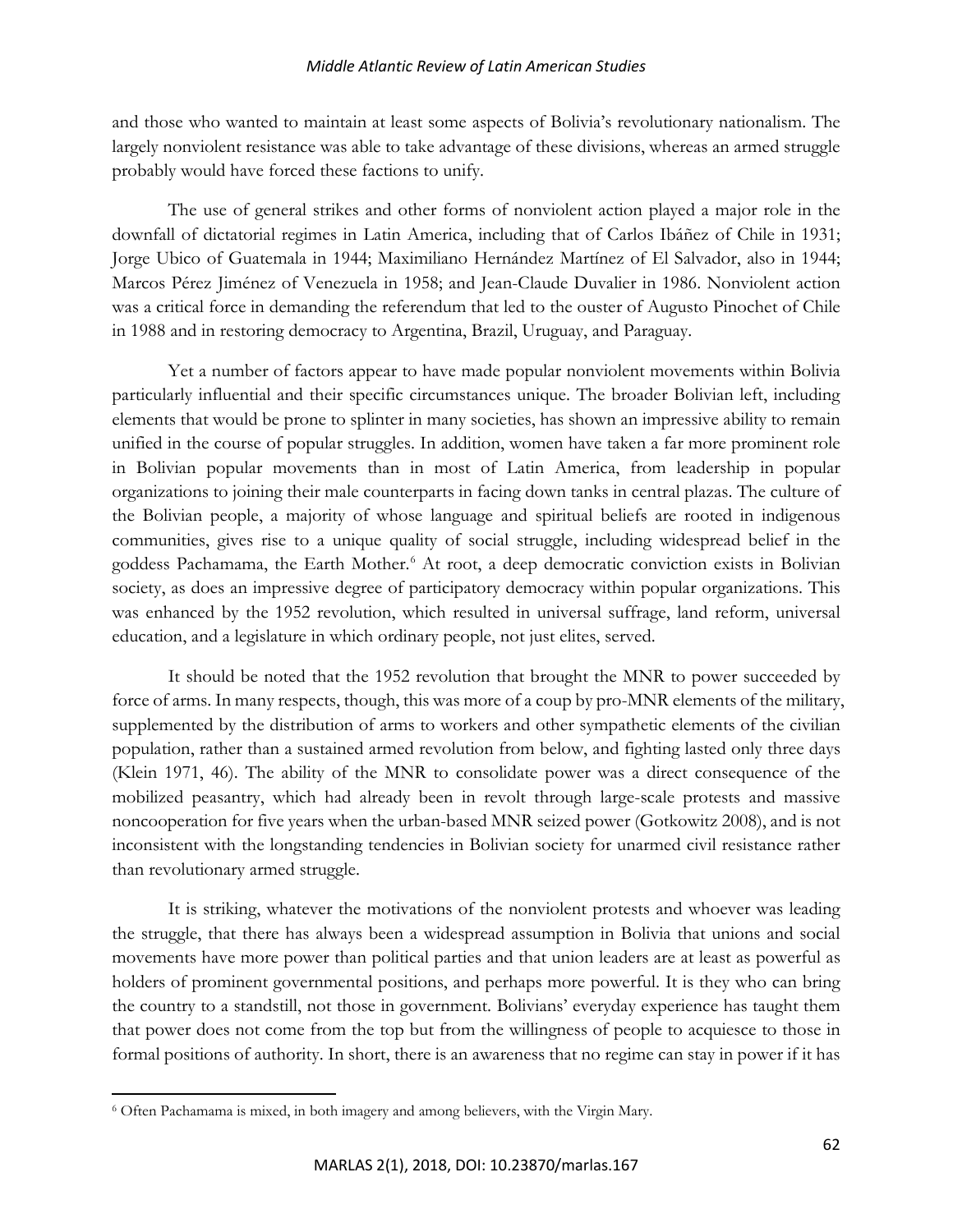only guns. Though apparently very few Bolivians have ever read Gene Sharp (1973) or other nonviolent theorists, the popular understanding of the nature of power closely parallels that of the noted theoretician of strategic nonviolent action and others who argue that power ultimately rests on the consent of the population.

As a result, the belief in the ability of ordinary people to mobilize their own resistance has led to a reticence by Bolivians to embrace vanguardist armed revolutionary movements. This confidence in the masses, combined with an awareness of the historic failure of armed struggles in South America throughout modern history, explains why armed Marxist-Leninist groups remained small and never grew into a broad-based popular struggle. Even the inestimable Che Guevara could never build a large following in his effort to organize armed resistance in the country and lost his life for his efforts. Other armed revolutionary movements never grew beyond their core of student radicals whose understanding of revolution was largely intellectual and whose ability to pull it off, or even simply to survive as guerrillas in Bolivia's harsh mountains and jungles, was quite limited. When deciding whether and by what means to engage in a struggle, the various living communities that make up Bolivian society tend to bring people together to debate and decide the next course of action. The reluctance of most people to support a broader struggle without the consent of the community was another reason Marxist-Leninist guerrillas had a hard time enlisting support in the countryside. The communitarian tradition of these indigenous communities was far more compatible with nonviolent movements, which have tended to be far more decentralized and participatory than armed movements.

More fundamentally, there was a realization that taking up arms would involve confronting the State at its strongest point and that it was far more efficient to undermine its power through massive noncooperation. Predominantly indigenous communities embrace a sense of historical time that recognizes the long-term nature of struggle and therefore are resistant to those who believe that liberation can be achieved in short order primarily through the barrel of a gun. Nonviolent action has made it far more difficult for dictatorships to engage in the same level of violence as in South American countries where military regimes were faced with armed insurgencies, such as Brazil, Argentina, and Uruguay. It is this mixture of the visionary and the pragmatic that has given these movements such power and influence.

Unlike some of the better-known civil insurrections that toppled autocratic governments in countries such as Serbia, the Philippines, Tunisia, and Czechoslovakia, mass resistance did not lead to the ouster of a dictatorial regime in a matter of days, soon followed by the consolidation of democratic governance. In other respects, however, the pro-democracy movement in Bolivia during this period included many of the hallmarks associated with successful pro-democratic unarmed insurrections (Kurtz and Zunes, 1999). Indeed, the success deriving from the Bolivian struggle's ability to engage in primarily nonviolent forms of resistance and not take up arms reinforces research findings that stress the importance of encouraging defection by security forces (Chenoweth and Stephan 2011), tactical innovation (Schock 2005), building alternative institutions (Lakey 1987), and maximizing popular participation in the resistance (Chenoweth and Stephan 2011).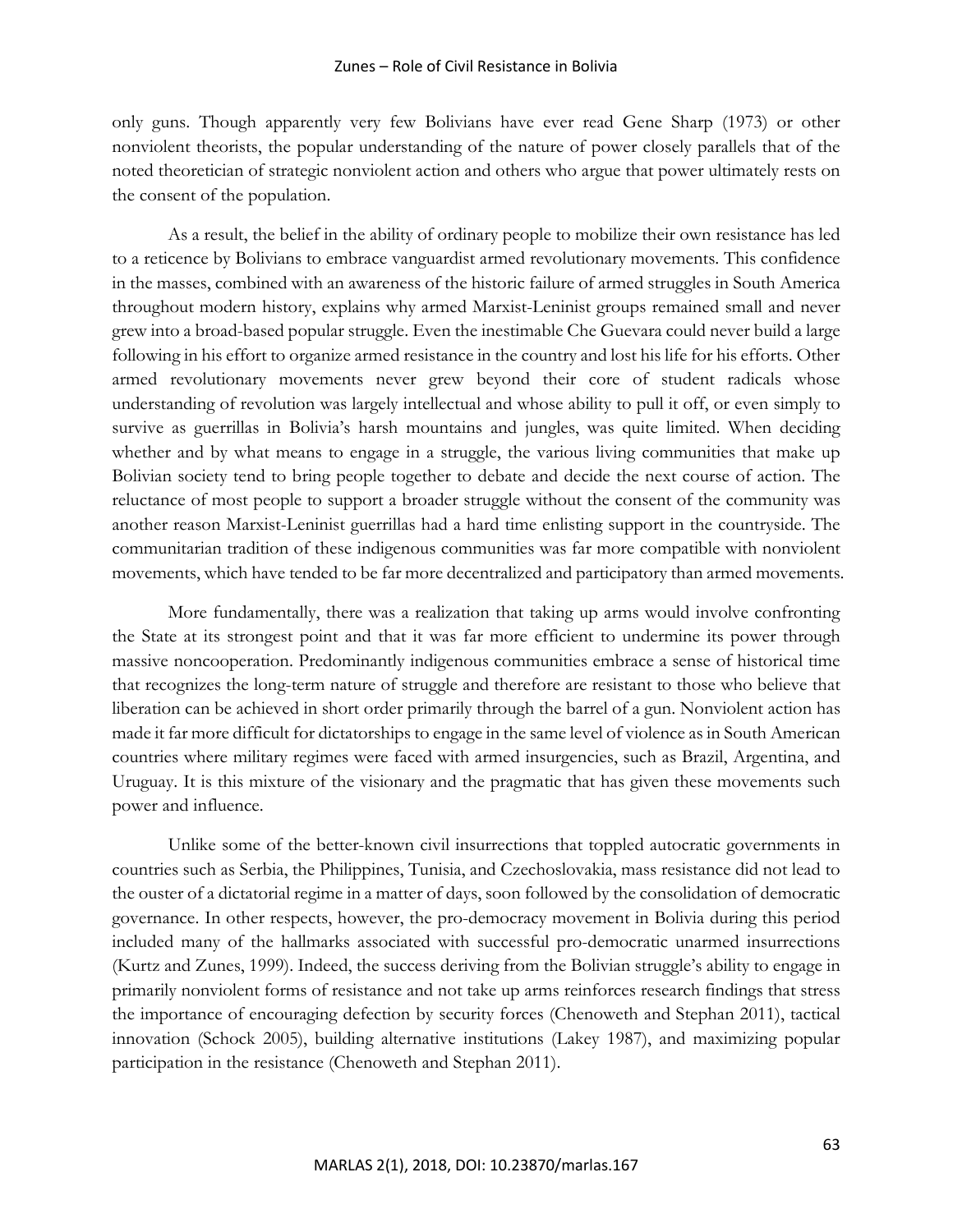Strong social networking among ordinary people, the deep sense of community, preference for decentralized structures, and consensus decision-making all have contributed to a Bolivian political culture that resists right-wing dictatorship and the ethos represented in neoliberalism or Marxist-Leninism. Indeed, Bolivia has never had a particularly strong State, largely restricted to serving the functional needs of the particular period. Bolivians, particularly the indigenous majority, have traditionally not identified very closely with the State; while willing to negotiate and compromise with government institutions as needed, they have not given it unconditional loyalty. Many Bolivians believed that the elites, which dominated the national government for most of the country's history, could never appreciate the national project and were ultimately dependent on foreign interests, so it was up to them to defend the interests of their country.

Related to this perspective has been the Bolivians' historical propensity to withstand acts of repression that would have intimidated pro-democracy movements in other countries. For example, in 1981, paramilitary groups bombed the offices of a number of newspapers and civil society organizations and drew up a list of 160 "subversives"—including prominent activists, journalists, academics, priests, and others—to be assassinated. One of their first targets was Father Luis Espinoza, a popular Jesuit priest who edited a newspaper that had, among other things, exposed abuses by highranking military officers. Instead of his murder forcing people into submission, however, it prompted massive protests, with more than 70,000 marching in the streets of La Paz within hours of his murder. This popular response sent a message to the military that, unlike in some other Latin American countries, such repression would not result in fearful quiescence, but rather stronger, more determined resistance. As a result, the planned series of assassinations was abandoned.

Though it is the poorest country in South America, Bolivia has manifested the continent's richest legacy in terms of civil resistance, much of it rooted in the indigenous culture of communal values. This has no doubt contributed to the country's impressive level of politicization among its citizens, among the highest in the world. In addition, its centuries-long tradition of civil resistance made the *foquismo* of Che and other vanguardist armed movements as much of a foreign import as neoliberalism. Furthermore, while the 1952 revolution was unable to completely institutionalize its reforms (Zunes 2001), it did help mobilize the populace, which became a formidable force against a repressive, but divided, military, further weakened by economic failures and less consistent U.S. support.

Bolivia's low levels of modernization and economic development would seemingly make democratization difficult, as would widespread social inequality and frequent disruptions from mass mobilization. However, political elites rarely give up their privileges without sustained mass mobilization from below (Schock 2005). Karatnycky and Ackerman (2005) examined sixty-seven democratic transitions from the 1970s through the 1990s and found that the occurrence of massbased nonviolent resistance was a significant factor in most democratic transitions and that countries with strong, cohesive nonviolent civic coalitions were likely to be more democratic in the posttransition era. Similarly, Chenoweth & Stephan (2011) concluded that in countries that experienced successful mass-based, nonviolent resistance campaigns, a relatively higher level of democracy and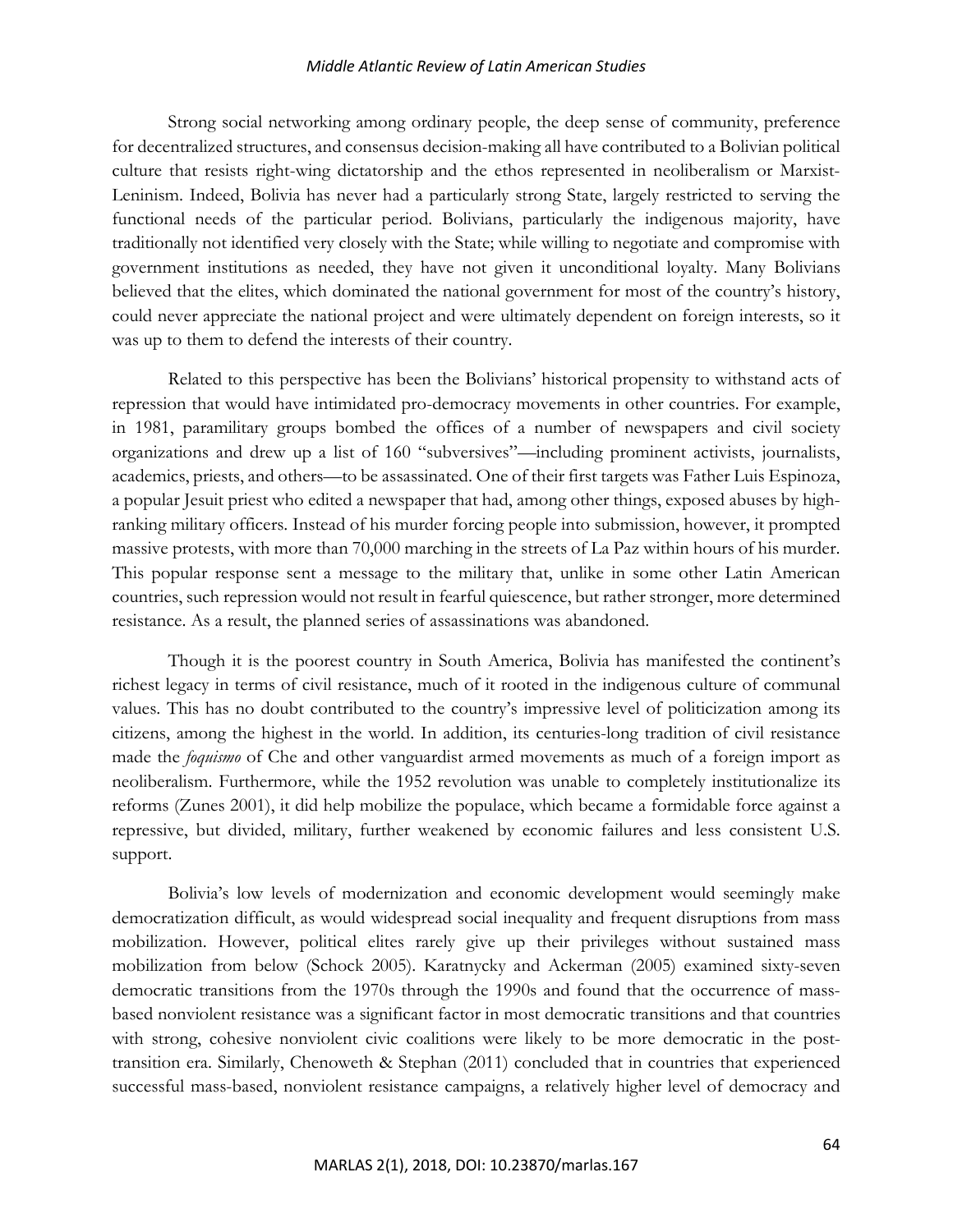lower recurrence of violent civil conflict obtained in the years following the struggle, compared to the conditions in countries that experienced successful violent struggles.

Prevailing theories of democratization have assumed that mass attitudes are either a reflection of a society's structural properties or simply inconsequential relative to the attitudes of elites. It now appears, however, that mass attitudes, like nonviolent resistance, may be a driving force for democratization. Some scholars have emphasized the importance of communal attitudes, which tie people to each other and to their society at large. These attitudes provide social capital that facilitates solidarity, mobilization, and the translation of democratic values into collective action (Newton 2001; Paxton 2002; Putnam 1993). Other scholars have emphasized emancipative attitudes that reflect people power (Inglehart and Welzel 2005; Welzel 2006, 2007) and motivate citizens to support democratic goals and nonviolent means for attaining them. Regarding Bolivia, Gotkowitz (2008) has emphasized the critical role of the alliances between grassroots rural activists and urban allies during the first half of the twentieth century that paved the way for the gains of the 1952 revolution. This article has made the case that precisely such mobilization brought down the succession of military dictatorships, established electoral democracy in the early 1980s, and laid the groundwork for the rise of the MAS and the Morales presidency.

The constant questioning of authority and willingness to mobilize in large-scale acts of civil resistance have made Bolivia one of the most difficult societies to govern. Yet, despite ongoing challenges, Bolivia today is successfully resisting authoritarianism of both the right and the left, and the economy is growing while avoiding much of the economic injustice and social dislocation wrought by neoliberalism that has plagued many of its neighbors. Indeed, Bolivia's history of nonviolent action and civil insurrections—particularly during its struggle for democracy during the 1977-82 period serves as an inspiration for those still struggling against authoritarianism and the denial of basic human rights.

# **Acknowledgements**

Thanks to the International Center on Nonviolent Conflict for providing funding for incountry research to produce this article; to Yvette Paz Soldan and Thomas Becker for helping with translations and logistics while in Bolivia; and to Professor Kurt Schock of Rutgers University-Newark for important suggestions on theoretical considerations.

# **References**

Boots, Wilson T.

1991 "Miracle in Bolivia: Four Women Confront a Nation." In *Relentless Persistence: Nonviolent Action in Latin America,* edited by Phil McManus and Gerald Schlabach, 48–62. Philadelphia: New Society Publishers.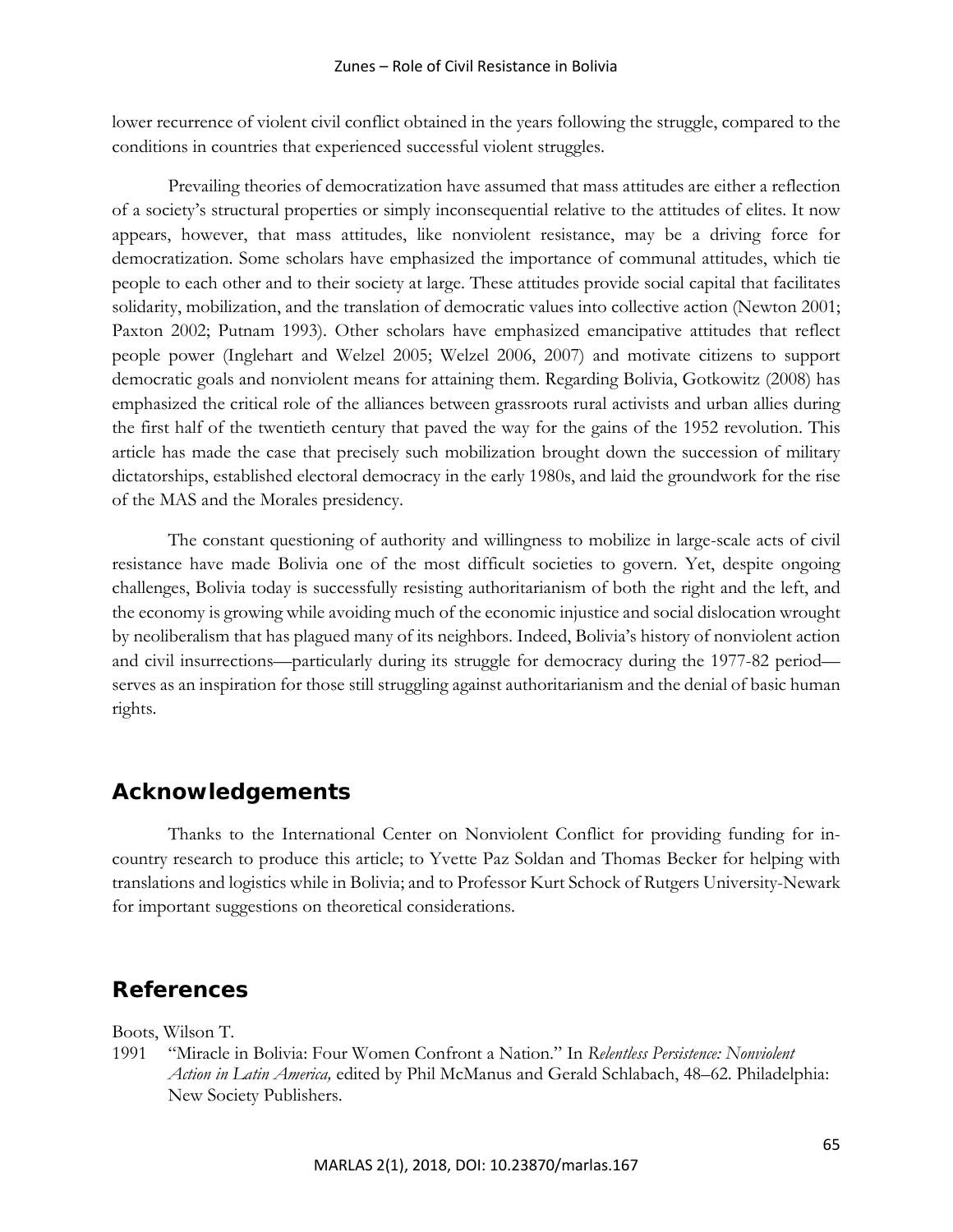Chenoweth, Erica, and Maria J. Stephan

2011 *Why Civil Resistance Works: The Strategic Logic of Nonviolent Conflict*. New York: Columbia University Press.

### Conaghan, Catherine M., and James Malloy

1994 *Unsettling Statecraft: Democracy and Neoliberalism in the Central Andes.* Pittsburgh: University of Pittsburgh Press.

Crabtree, John, and Ann Chaplin

2013 *Bolivia: Processes of Change*. New York: Zed Books.

Dahl, Robert A.

1971 *Polyarchy: Participation and Opposition*. New Haven, CT: Yale University Press.

### Dunkerley, James

1984 *Rebellion in the Veins: Political Struggle in Bolivia, 1952–82*. London: Verso.

### Gotkowitz, Laura

2008 *A Revolution for Our Rights: Indigenous Struggles for Land and Justice in Bolivia, 1880–1952*. Durham, NC: Duke University Press.

Inglehart, Ronald, and Christian Welzel

2005 *Modernization, Cultural Change, and Democracy*. Cambridge: Cambridge University Press.

#### Karatnycky, Adrian, and Peter Ackerman

2005 *How Freedom is Won: From Civic Resistance to Durable Democracy*. Washington DC: Freedom House.

# Klein, Herbert S.

1971 "Prelude to the Revolution." In *Beyond the Revolution: Bolivia Since 1952*, edited by James M. Malloy and Richard S. Thorn, 25–52. Pittsburgh: University of Pittsburgh Press.

#### Kurtz, Lester R., and Lee A. Smithey, eds.

2018 *The Paradox of Repression and Nonviolent Movements*. Syracuse, NY: Syracuse University Press.

# Kurtz, Lester R., and Stephen Zunes, eds.

1999 *Nonviolent Social Movements: A Geographical Perspective*. Malden, MA: Blackwell Publishers.

# Lakey, George

1987 *Powerful Peacemaking: A Strategy for a Living Revolution*. Philadelphia: New Society Publishers.

# McSherry, J. Patrice

2005 *Predatory States: Operation Condor and Covert War in Latin America*. New York: Roman and Littlefield.

# Newton, Kenneth

2001 "Trust, Social Capital, Civil Society, and Democracy." *International Political Science Review* 22 (2): 201–214.